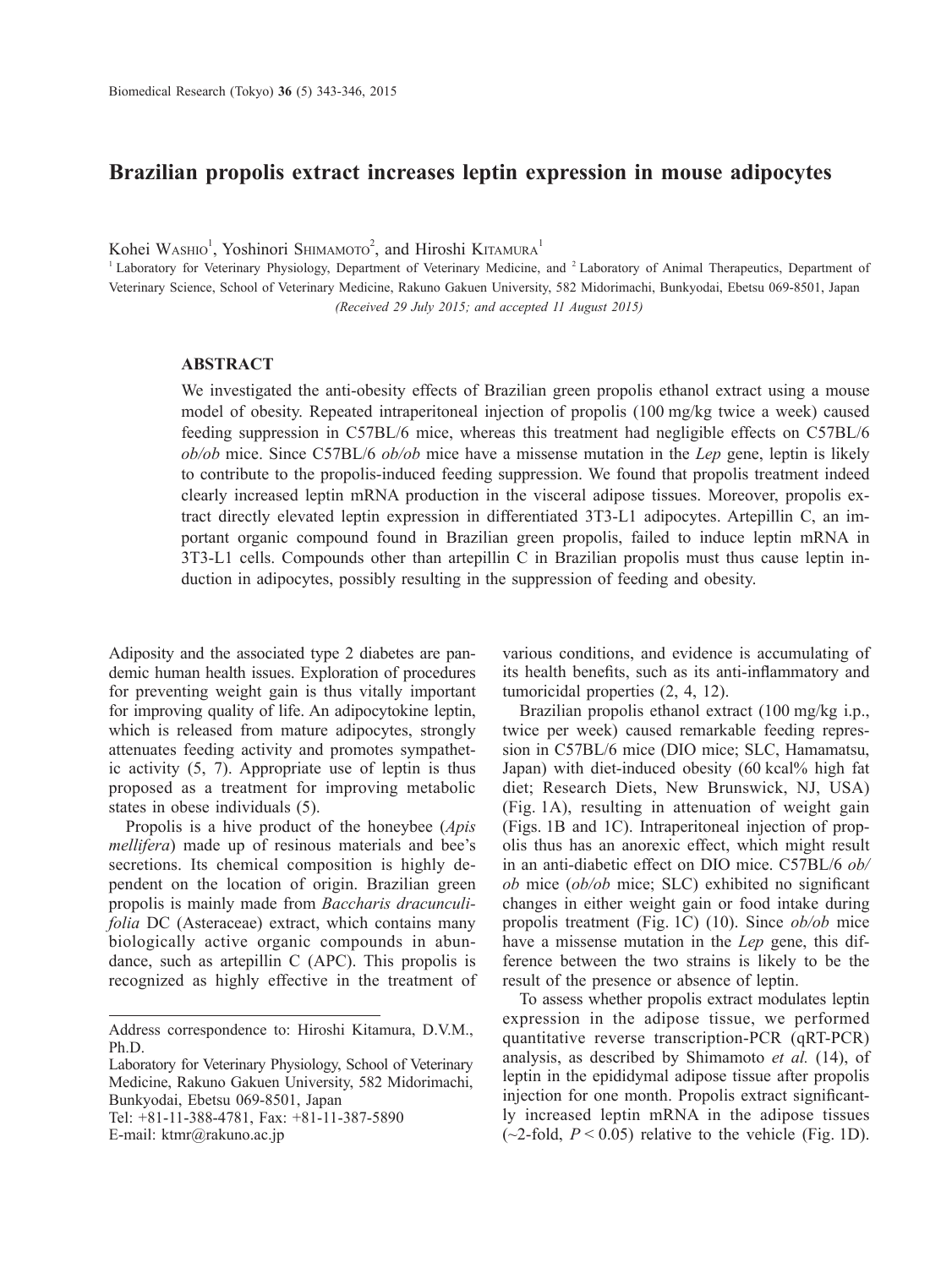

**Fig. 1** Effects of intraperitoneal injection of propolis on feeding and leptin expression in adipose tissue. (**A**) Food intake and (**B**) weight gain during treatment with propolis ethanol extract (100 mg/kg i.p.) or vehicle in C57BL/6 mice fed a 60 kcal% high fat diet (DIO mice). Values are mean ± SD of four mice. (**C**) Comparisons of body weight of DIO mice and *ob/ob* mice five weeks after commencing propolis or vehicle injections. Values are mean ± SD of four mice. (A), (B), and (C) reproduced from Kitamura *et al.* 2013 (10). (**D**) Expression of leptin and TNF-α in the epididymal adipose tissue of C57BL/6 DIO mice treated with propolis or vehicle. Values are mean  $\pm$  SD of four mice.  $*P < 0.05$ .

The propolis extract marginally affected the expression of other adipocytokines, such as adiponectin, apelin, and chemerin (data not shown), but clearly down-regulated TNF-α (Fig. 1C). Intraperitoneal propolis extract thus caused relatively selective induction of leptin in the adipose tissues.

Since leptin is predominantly expressed in adipocytes, propolis might directly induce leptin in adipocytes in mice. To check this, we assessed leptin expression in cultured adipocytes following administration of propolis. Mouse 3T3-L1 cells (Takara, Otsu, Japan) were differentiated using the differentiation cocktail (Takara) containing insulin (10 μg/mL), dexamethasone (2.5 μM), and 3-isobutyl-1-methylxanthine (500  $\mu$ M) for seven days. Propolis extract (100  $\mu$ g/mL) was then added to the medium, and after 4 h the cells were subjected to qRT-PCR analysis. Treatment with propolis significantly increased leptin mRNA in 3T3-L1 cells (Fig. 2A). Therefore, propolis is able to directly induce leptin in adipocytes.

A major botanic source of Brazilian green propolis is *Baccharis dracunculifolia* DC, which is rich in APC. In fact, more than 12% of Brazilian propolis is APC. Since APC is reported to have several biological properties, we examined whether APC is responsible for propolis-induced leptin expression in adipocytes. We added 20 μM APC (Wako, Osaka, Japan) to differentiated 3T3-L1 cells, which is comparable to adding 100 μg/mL of the propolis extract. However, leptin mRNA production decreased by about 20% following the addition of APC  $(P =$ 0.018; Fig. 2B). APC is thus unlikely to be involved in inducing leptin in adipocytes.

In this study, we have shown for the first time that Brazilian propolis ethanol extract has the potential to repress feeding, possibly mediated via the production of leptin in adipocytes. We demonstrated previously that the propolis extract has anti-diabetic effects on *ob/ob* mice (10). In these mice the propolis extract had negligible effects on feeding, indicating that the major targets of the extract are in the periphery of the body. In addition, the extract repressed mild inflammation in the mesenteric adipose tissue. Therefore, Brazilian propolis has potential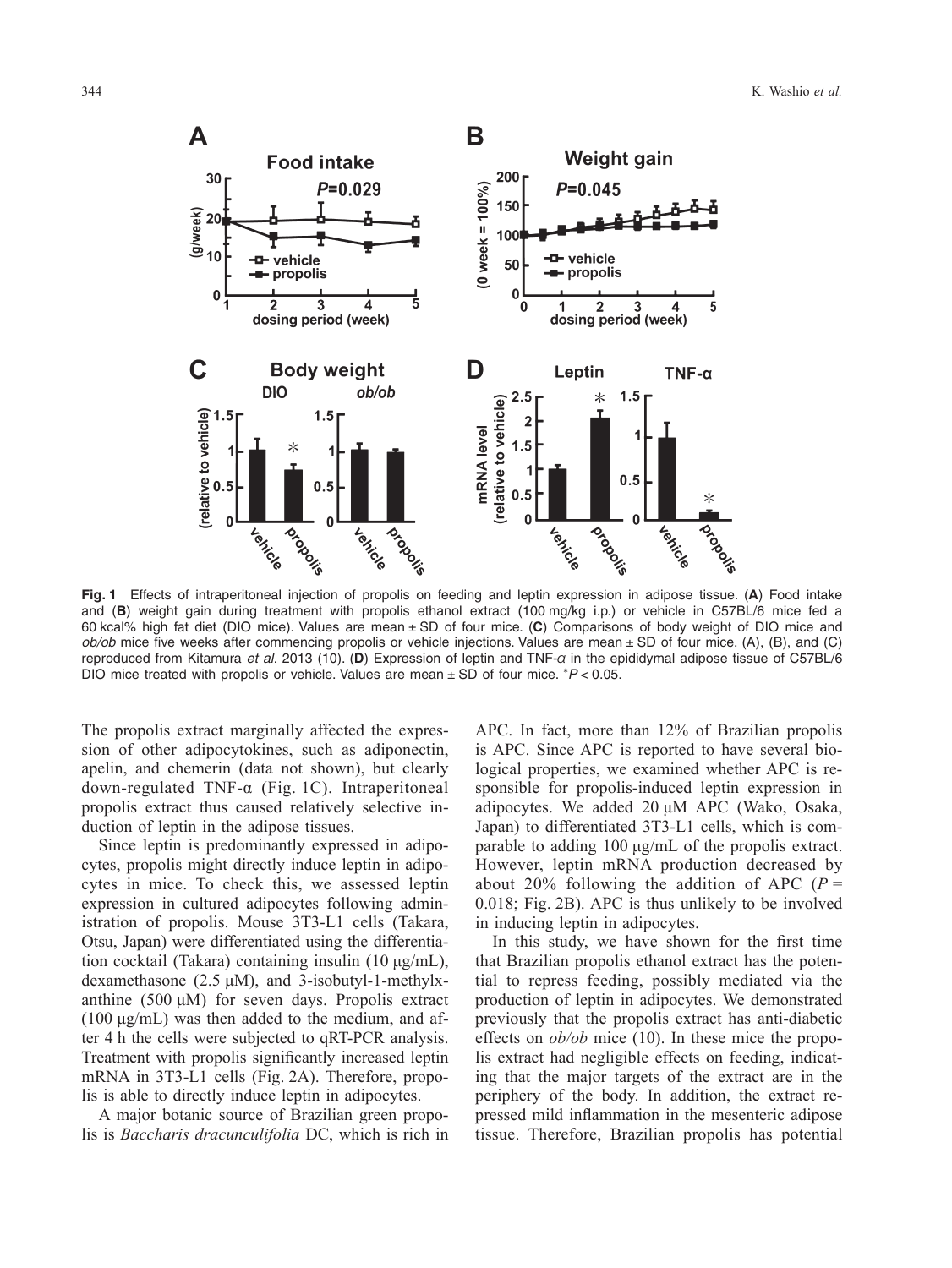

**Fig. 2** Effects of propolis extract and APC on leptin expression in differentiated 3T3-L1 cells. Cells were treated with propolis ethanol extract (100 μg/mL) or APC (20 μM) for 4 h and then subjected to qRT-PCR analysis. Values were normalized based on their hypoxanthine phosphoribosyltransferase-1 (HPRT-1) level. Values shown are mean  $\pm$  SD of four to five dishes of cells. \**P* < 0.05.

beneficial effects on diabetes through both central (feeding repression via increased production of leptin) and peripheral (anti-inflammation in adipose tissues) mechanisms.

Leptin is an important anti-diabetic adipocytokine that regulates the neural activity of the feeding center in the hypothalamus as well as insulin sensitivity in energy-expenditure tissues. Leptin-deficient mice and mice deficient in leptin receptors thus represent the conditions of spontaneous adiposity and adiposity-associated type 2 diabetes (6). However, it is still arguable whether increased leptin production in adipose tissues is beneficial for adipose tissue inflammation. Leptin causes M2 macrophages to produce M1 macrophage cytokines (1), which potentiates adipose tissue inflammation (4). On the other hand, leptin also accelerates catecholamine signaling, which represses the adipose tissue inflammation elicited by macrophages (11). In this study, propolis administration prevented adiposity and simultaneously induced a significant increase in leptin expression in the adipose tissue of DIO mice. Increased leptin production thus seems to have beneficial effects in this setting.

APC is an important constituent of Brazilian green propolis. This organic compound has a wide variety of biological effects, including immune system modulation and anti-apoptotic effects on neural cells (9, 13). In addition, APC is also postulated to be an anti-diabetic agent. For example, it is a potential ligand for PPARγ, which promotes adipose tissue differentiation and glucose uptake (3). It also inhibits TNF-α-mediated downregulation of adiponectin in differentiated adipocytes, thereby potentially participating in restoring insulin sensitivity (8). In this study, however, APC decreased leptin expression in differentiated 3T3-L1 adipocytes. Further studies are needed to identify the organic compounds in Brazilian green propolis ethanol extract that are responsible for induction of leptin in adipocytes.

## Acknowledgement

This work was supported by the Japan Society for the Promotion of Scientific Kakenhi (24500494 and 15K06805) and Yamada Research Grant. The authors acknowledge the editorial assistance of Uni-edit.

## REFERENCES

- 1. Acedo SC, Gambero S, Cunha FG, Lorand-Metze I and Gambero A (2013) Participation of leptin in the determination of the macrophage phenotype: an additional role in adipocyte and macrophage crosstalk. *In Vitro Cell Dev Biol Anim* **49**, 473–478.
- 2. Akao Y, Maruyama H, Matsumoto K, Ohguchi K, Nishizawa K, Sakamoto T, Araki Y, Mishima S and Nozawa Y (2003) Cell growth inhibitory effect of cinnamic acid derivatives from propolis on human tumor cell lines. *Biol Pharm Bull* **26**, 1057–1059.
- 3. Choi SS, Cha BY, Iida K, Lee YS, Yonezawa T, Teruya T, Nagai K and Woo JT (2011) Artepillin C, as a PPARγ ligand, enhances adipocyte differentiation and glucose uptake in 3T3-L1 cells. *Biochemical Pharmacol* **81**, 925–933.
- 4. Dib LH, Ortega MT, Fleming SD, Chapes SK and Melgarejo T (2014) Bone marrow leptin signaling mediates obesity-associated adipose tissue inflammation in male mice. *Endocrinology* **155**, 40–46.
- 5. Friedman JM and Halaas JL (1998) Leptin and the regulation of body weight in mammals. *Nature* **395**, 763–770.
- 6. Frühbeck G and Gómez-Ambrosi J (2001) Rationale for the existence of additional adipostatic hormones. *FASEB J* **15**, 1996–2006.
- 7. Hall HE, Hildebrandt DA and Kuo J (2001) Obesity hypertension: role of leptin and sympathetic nervous system. *Am J Hypertens* **14**, 103S–115S.
- 8. Ikeda R, Yanagisawa M, Takahashi N, Kawada T, Kumazawa S, Yamaotsu N, Nakagome I, Hirono S and Tsuda T (2011) Brazilian propolis-derived components inhibit TNF-α-mediated downregulation of adiponectin expression via different mechanisms in 3T3-L1 adipocytes. *Biochim Biophys Acta* **1810**, 695–703.
- 9. Kano Y, Horie N, Doi S, Aramaki F, Maeda H, Hiragami F, Kawamura K, Motoda H, Koike Y, Akiyama J, Eguchi S and Hashimoto K (2008) Artepillin C derived from propolis induces neurite outgrowth in PC12m3 cells via ERK and p38 MAPK pathways. *Neurochem Res* **33**, 1795–1803.
- 10. Kitamura H, Naoe Y, Kimura S, Miyamoto T, Okamoto S, Toda C , Shimamoto Y, Iwanaga T and Miyoshi I (2013) Benetifical effects of Brazilian propolis on type 2 diabetes in *ob/ob* mice: Possible involvement of immune cells in mesenteric adipose tissue. *Adipocyte* **2**, 227–236.
- 11. Luan B, Goodarzi MO, Phillips NG, Guo X, Chen YD, Yao J, Allison M, Rotter JI, Shaw R and Montminy M (2014) Leptin-mediated increases in catecholamine signaling reduce adipose tissue inflammation via activation of macrophage HDAC4. *Cell Metab* **19**, 1058–1065.